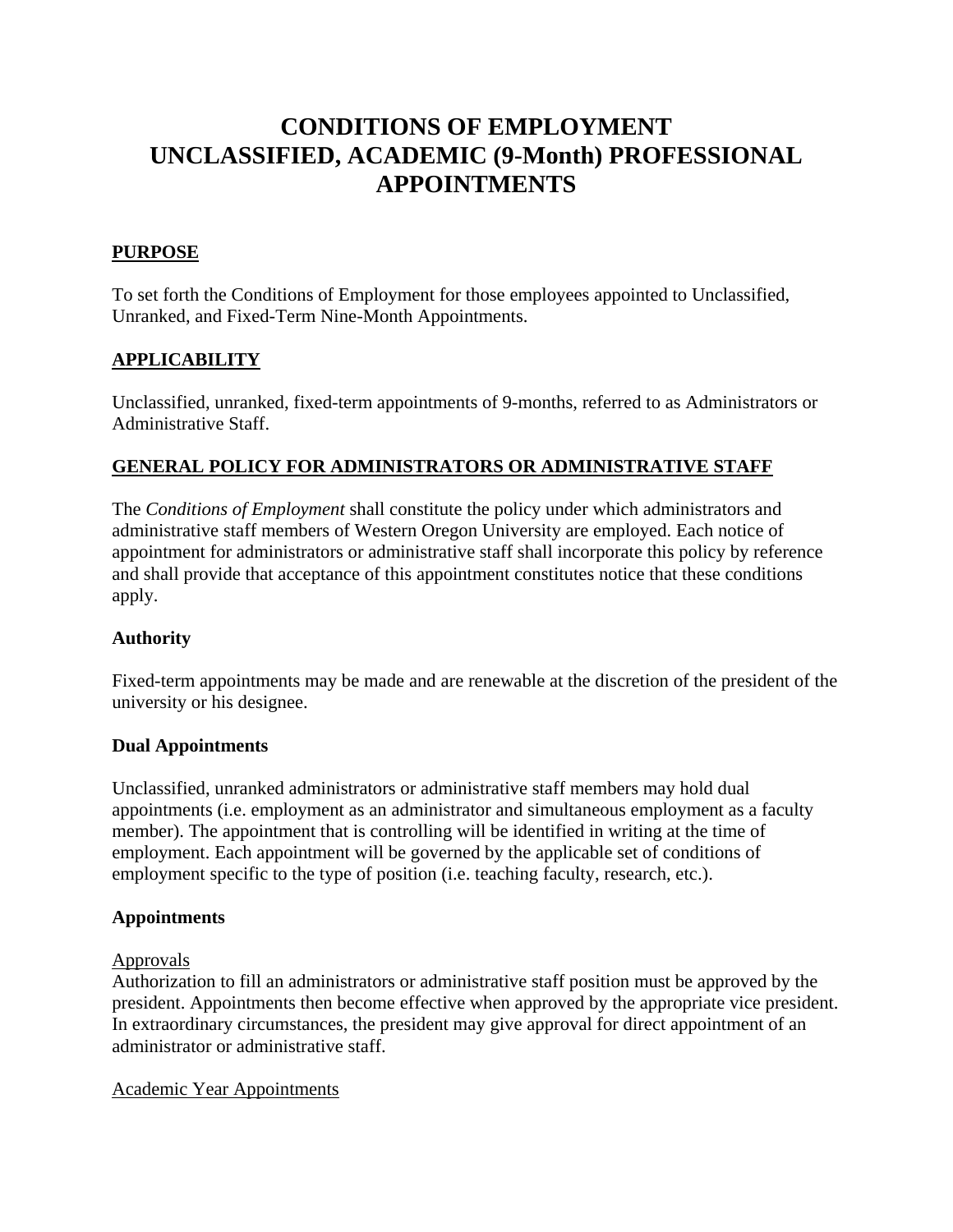Administrative staff shall receive Annually, an appointment for an academic year, usually 9 months, but may be extended beyond the 9 months. Appointments and reappointments shall generally be for one 9-month period, or a portion thereof, unless the president gives special approval for a contract of up to three years or less than 9-months.

# Appointments Dependent On Grant, Gifts or Contracts

Appointments which are dependent for continuation on funding from a specific source other than state appropriations shall so state in the notice of appointment and may terminate when the funding is no longer available. These positions are covered by their own set of conditions of employment.

## **Compensation**

## **Salaries**

The president, vice presidents and directors set the salaries for the administrators and administrative staff. Cost-of-living and merit raises when available will be allocated by the president in consultation with the vice-presidents and within the limitation of available funds.

## Outside Activities and Supplementary Compensation

Policies governing outside activities and supplementary compensation are administered by the university. These policies can be found in the Western Oregon University Staff Handbook, Western Oregon University Website under Policies; the Oregon University System Website and Oregon Administrative Rules.

# **Employment-Related Benefits**

#### Fringe Benefits

Certain fringe benefits are made available to all state employees and are subject to change by the legislature, such as medical, dental and retirement benefits. Changes to such benefits will be made by the governor and legislature and normally to be effective at the start of the succeeding appointment period or as dictated by policy. Additional benefits may be added to be effective as determined by the legislature, the Board of Higher Education, Oregon University System and/or university president.

#### Sick Leave

Details are outlined in the employee handbook. Sick Leave policy is governed by OAR 580-021- 0040

#### **Duties and Responsibilities**

#### Assignment of Duties

Duties and responsibilities of an administrator or administrative staff member shall consist of those assigned by the appropriate vice president and/or relevant supervisor. All duties and responsibilities shall be carried out under the direction of the relevant supervisor, who may alter or amend assigned duties at any time.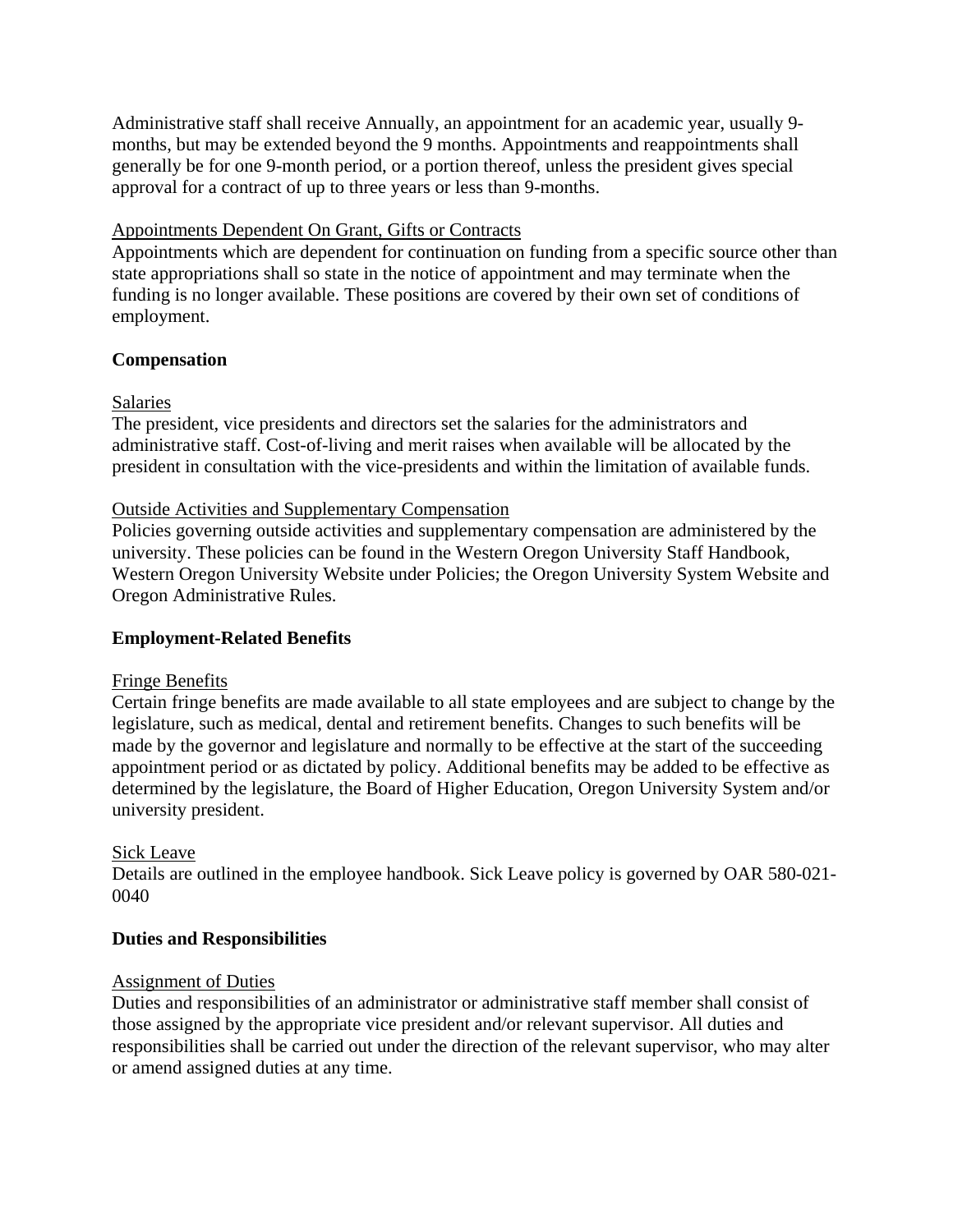Unpaid Furlough/Reduction in FTE/Salary Reduction – Thirty-day Notice

Administrators or administrative staff may be required to take unpaid furlough, a reduction in FTE (full-time equivalent), or a reduction in salary during their contract period. The president, appropriate vice president and relevant supervisor will determine, because of significant financial or budget considerations, the necessity to implement a furlough, reduction in FTE, or reduction in salary process. Thirty-day notice will be given prior to the first day of implementation.

## Evaluation

Performance of assigned duties by administrators or administrative staff shall be subject to evaluation by the appropriate vice president and/or relevant supervisor, and performance shall be considered in decisions relating to compensation, retention or termination, or a decision not to reappoint.

# **Reappointment**

## Continued Employment

The awarding of an administrative appointment carries no university commitment to continued appointment beyond the stipulated contract period.

## Notification of Renewal or Non-renewal

Administrators and administrative staff shall be given a written notification of renewal or nonrenewal of his/her appointment prior to the end of their current academic year appointment.

During the period between notifying an administrator of non-renewal and the end of the appointment period, the administrative staff member may:

• continue to work in the current position

• be assigned to work in another position (any such reassignment must be approved by the responsible vice president)

• voluntarily resign in lieu of non-renewal

In addition, the administrator or administrative staff member will be given a flexible work schedule as needed for a job search.

The administrative staff member is not entitled to a hearing upon a decision of nonreappointment. An administrative staff member whose appointment is not renewed shall not be entitled to a statement of reasons for that action.

# **Termination**

# Reasons for Termination During the Appointment Period

#### *Not for Cause*

Administrators or administrative staff may be removed by the president only for financial exigency (university-wide); retrenchment (university-wide); or significant organizational restructuring (department/unit), which is determined by the president, appropriate vice president and relevant supervisor to be necessary because of significant financial or budget considerations